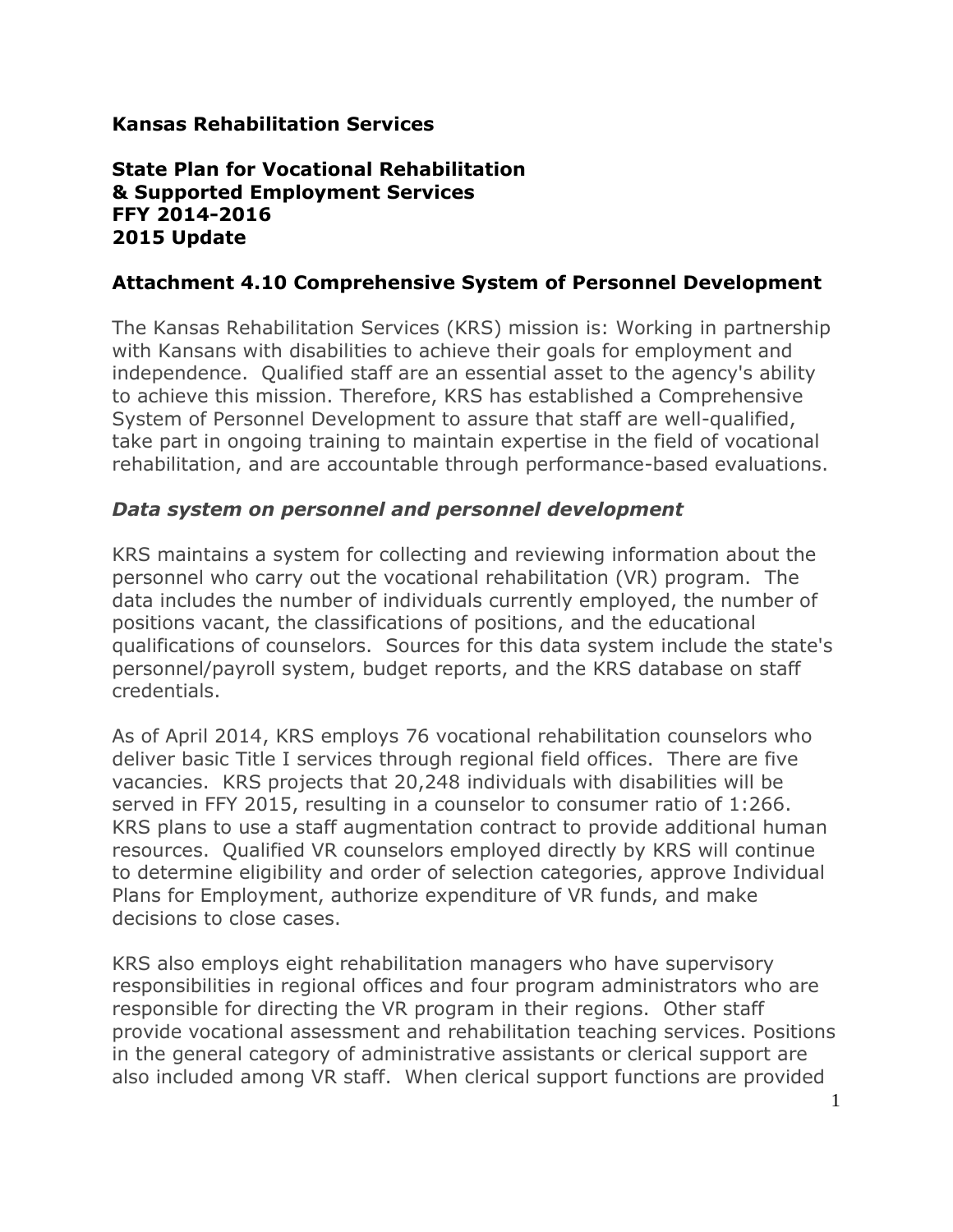on a percentage basis through the Kansas Department for Children and Families (DCF) regional offices, the positions are funded through the cost allocation process rather than direct VR funding. DCF is the DSA.

## *Counselor qualifications*

KRS maintains a database about the educational qualifications/credentials of counselors. A total of 48 of the 76 counselors currently meet the requirements of the Comprehensive System of Personnel Development. The 28 others are working to complete the necessary additional course work to meet the national educational standard associated with being CRC-eligible.

## *Number of personnel needed*

To help determine personnel needs, KRS analyzes workloads and caseload size. Each staff person's caseload is compared to the average caseload within the entire program. According to this analysis, the average vocational rehabilitation counselor active caseload as of March 31, 2014 was 102 persons. In FFY 2013, the average caseload of total persons served was 209 per counselor.

Budget constraints, which impact all programs within DCF, such as appropriations for limited numbers of full-time equivalent staff, and the need to hold vacant positions open to avoid exceeding salary allocations, are significant factors which impact staffing levels.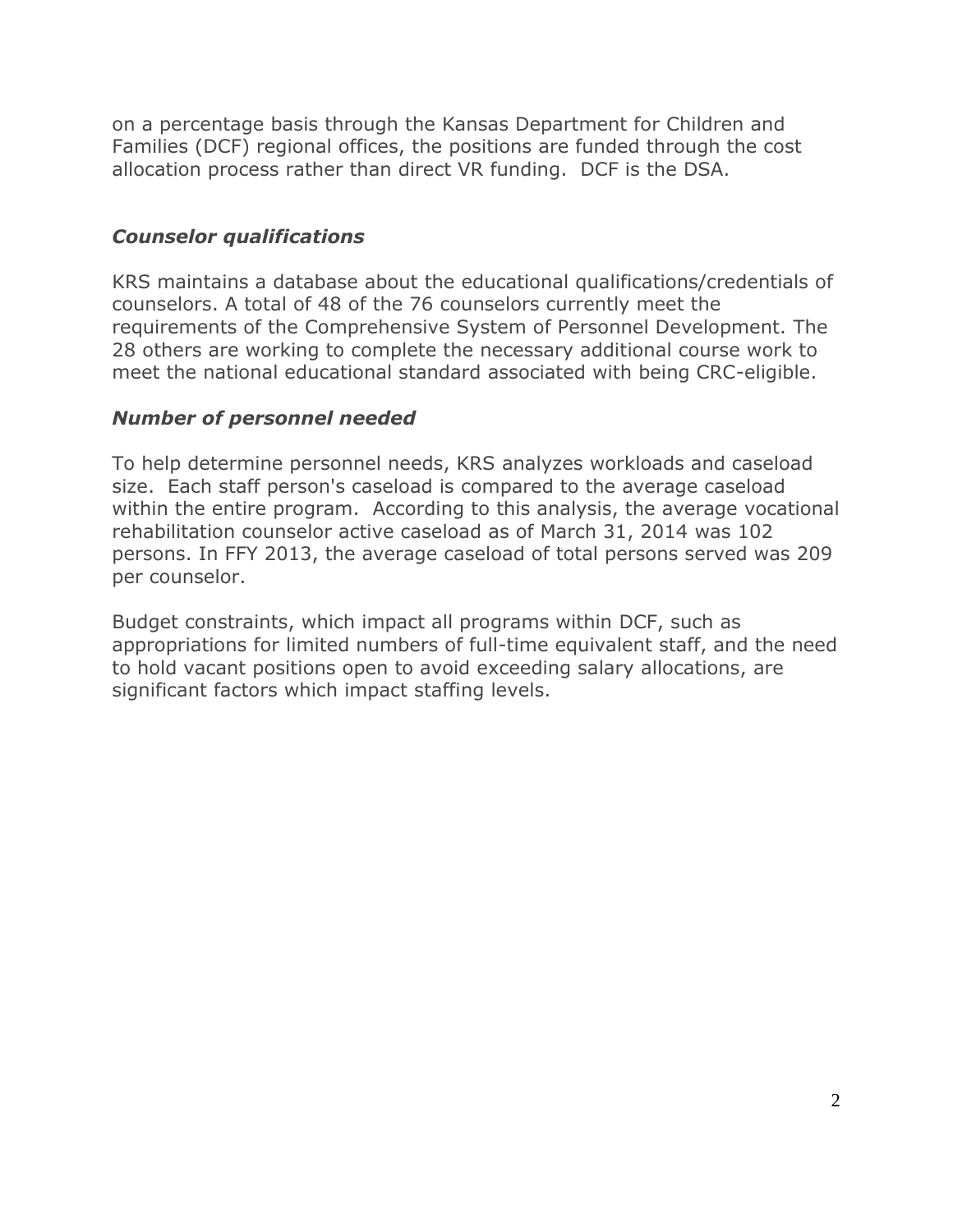*Note regarding the table below: Information is based on the number of personnel employed as of April 1, 2014. Projected vacancies over the next five years are based on a turnover rate of 19% per year for counselors/direct service staff and 8% per year for all other positions. Annual turnover is then multiplied by five to determine the projected vacancies that will occur over the next five years. This calculation simply projects the vacancies that will occur, and does not estimate the number of vacancies that will eventually be rehired or filled.*

| Row | Job Title                   | Total | Current<br>positions vacancies | Projected<br>vacancies<br>over the<br>next 5<br>years |
|-----|-----------------------------|-------|--------------------------------|-------------------------------------------------------|
|     | Administrative staff        | 28    |                                |                                                       |
| 2   | <b>Counselors</b>           | 76    |                                |                                                       |
| 3   | Staff supporting counselors |       | ΝA                             |                                                       |

Administrative staff includes central office positions and four regional program administrators. It also includes eight regional managers, who directly supervisor counselors. Staff supporting counselors includes vocational evaluators, rehabilitation teachers, drivers, and clerical support positions.

## *Institutions of higher education preparing VR professionals*

Emporia State University (ESU) currently offers a master's degree program in rehabilitation counseling. There are currently 16 students enrolled. There were a total of nine graduates in 2013. No graduates are expected in the Spring 2014 semester. Looking ahead, ESU projects four or five graduates per year. ESU reports that the lack of federal stipends to support students in this curriculum continues to limit student entry into the program. However, ESU has applied for an RSA grant to fund 20 Kansas and Nebraska students over a period of five years. The status of this grant application is not known at the time of submission of this state plan update. If awarded, students receiving stipends will be required to participate in internships in public settings. In addition, Emporia State reports that a lack of understanding of the vocational rehabilitation profession among prospective students also limits enrollment. ESU characterizes this as an "identity" issue. Therefore, ESU is reorganizing the program in order to offer a 48 hour track leading to the CRC designation. ESU believes this step will bring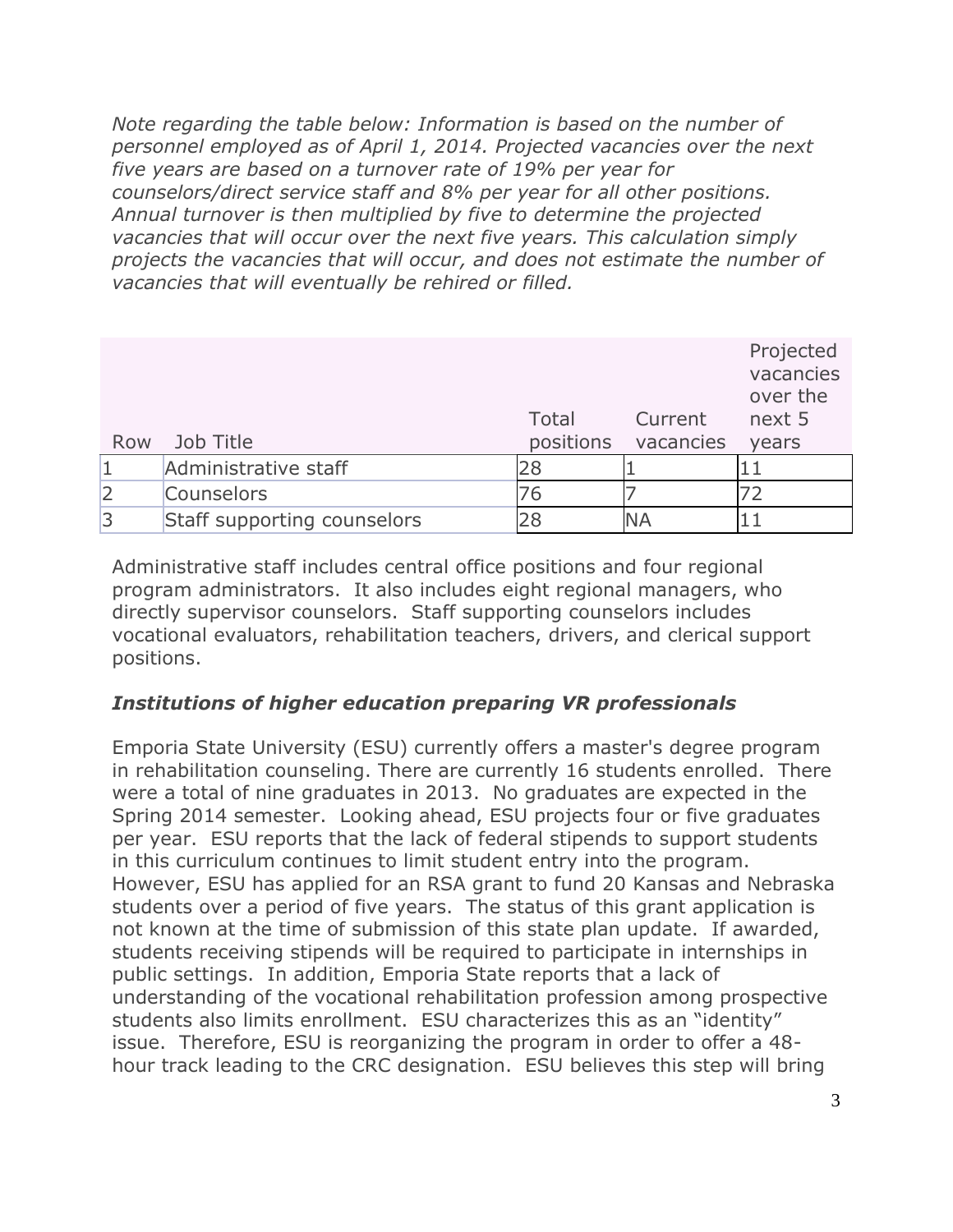focus to work in public rehabilitation as opposed to the current emphasis on community counseling settings. Currently, there are no counselors employed by KRS who are receiving support from the agency to attend Emporia State in order to meet CSPD standards.

| Institution                     | <b>Students</b><br>enrolled | and/or<br><b>RSA</b> | Employees Graduates Graduates<br>sponsored sponsored from the<br>by agency by agency previous<br>and/or<br><b>RSA</b> | year |
|---------------------------------|-----------------------------|----------------------|-----------------------------------------------------------------------------------------------------------------------|------|
| <b>Emporia State University</b> | 16                          |                      |                                                                                                                       |      |

## *Plan for recruitment, preparation and retention of qualified personnel*

KRS strives to fill vacant positions with well-qualified and diverse individuals. Vacancy postings clearly state the educational requirements consistent with the national CRC educational standard. Recruiting individuals who already meet the qualification standards has been a challenge, and numerous new hires must complete additional educational requirements. A total of 28 of the 76 currently employed counselors, or 37%, require additional graduate level classes in order to meet the CSPD standards.

In addition to the traditional advertising methods, Regional Program Administrators and Human Resource Personnel have made personal contacts with universities that have master's programs in rehabilitation counseling, have provided information to candidates about the geographical regions where vacancies exist, and have recruited candidates through specialized programs, such as programs for people who are deaf or hard of hearing or programs teaching service delivery for people who are blind.

Vacancy announcements are distributed to independent living centers and colleges that are traditionally minority institutions in order to encourage cultural diversity in the KRS workforce. Recruitment also occurs through professional, advocacy and service provider associations.

The Human Resources office in the DSA has developed a recruitment brochure and has represented KRS at various opportunities, including career fairs. KRS also posts vacant position announcements through a recruiting system for rehabilitation counselors at www.experience.com; such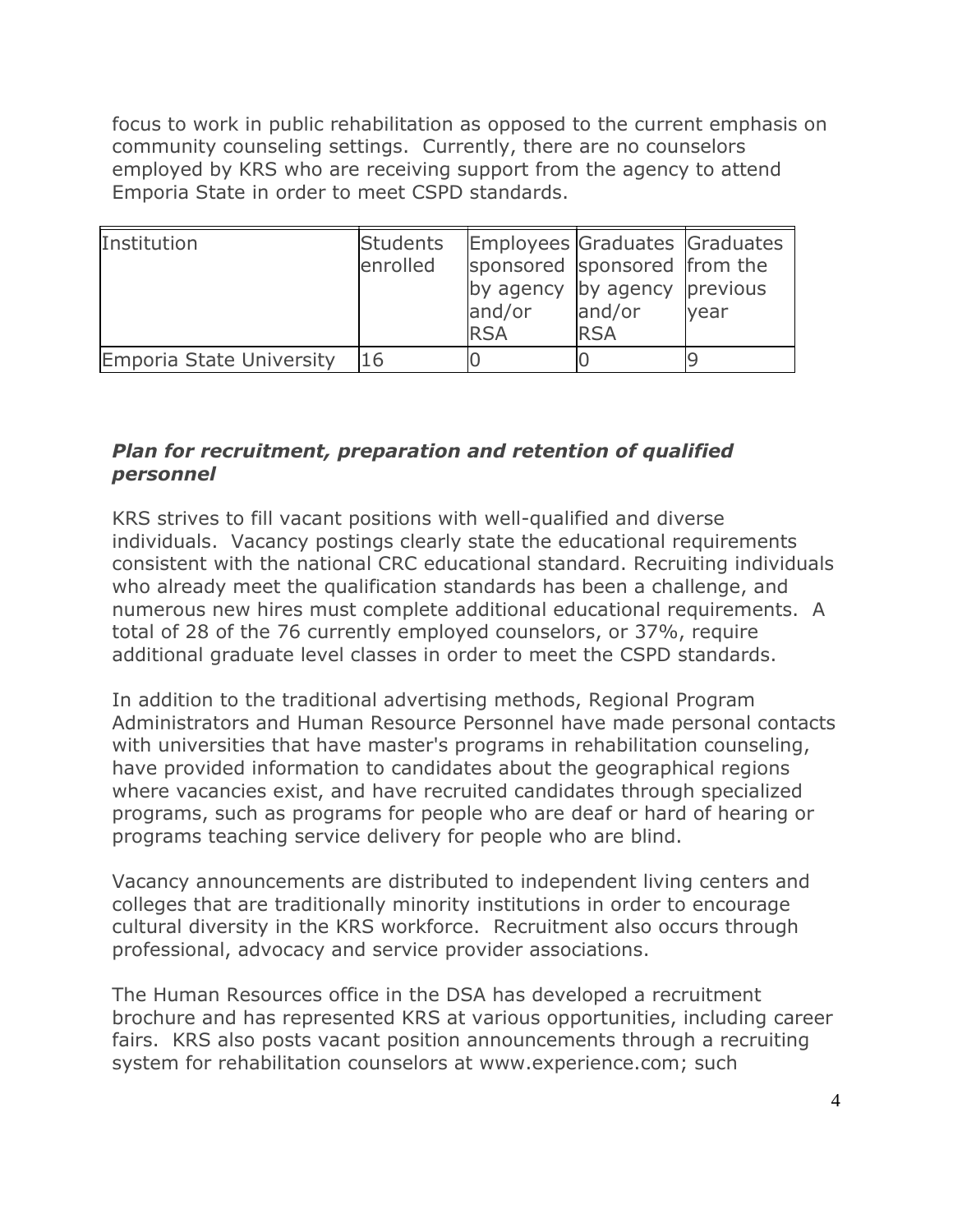announcements are then distributed to more than 200 schools both regionally and nationally. Job vacancy announcements are also distributed directly to a listing of 30 masters level programs and programs specializing in the rehabilitation of individuals who are blind.

The following factors also influence the ability of KRS to recruit and retain qualified staff:

- The starting salary for a Human Services Counselor classification is \$1,465 bi-weekly.
- The graduate training program for rehabilitation counselors at Emporia State University anticipates only about four or five master's level graduates in a year.
- KRS has experienced difficulty recruiting candidates for counselor positions who already meet the CSPD requirements or who are willing to take the additional graduate-level classes necessary to meet the CRCC educational requirements as a condition of their employment.
- KRS has also experienced difficulty recruiting counselor candidates for the rural and frontier areas of the state.

## **Personnel standards**

KRS standards are consistent with the educational requirements established by the Commission on Rehabilitation Counselor Certification (CRCC). Individuals who hold the Certified Rehabilitation Counselor (CRC) credential or who have a master's degree in rehabilitation counseling from a program accredited by the Council on Rehabilitation Education (CORE) meet the qualification standards.

In addition, individuals may be hired if they have advanced degrees in the numerous areas of study allowed by CRCC and agree to complete an integrated program of study focused on rehabilitation counseling coursework.

Such staff will be expected to complete the required coursework within seven years of the date of hire. Individualized counselor development plans are initiated and reviewed each quarter to assure that these individuals stay on target in meeting the required educational standards. These professional development plans are based on the following principles: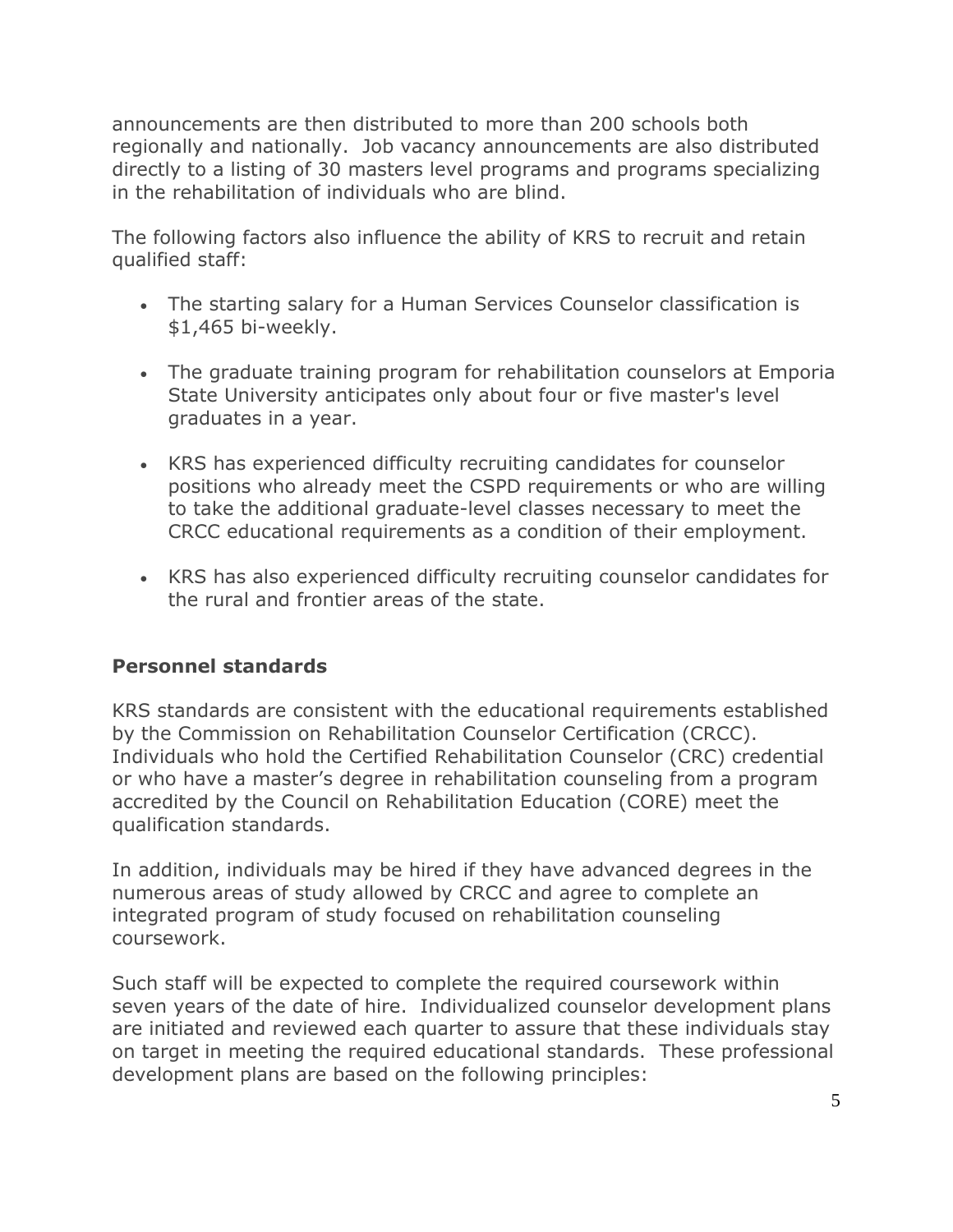- Training is intended to increase the knowledge, skills and abilities of rehabilitation counselors, thereby enhancing the provision of VR services and the quality of employment outcomes.
- Counselors may continue to perform all counselor functions during their training periods.
- In-service training grant funds may be used to help staff maintain compliance with the standards through the support of continuing education requirements.
- KRS will investigate and support non-traditional opportunities for training, including use of the Internet.
- KRS compliance with the standards will be reviewed annually, in consultation with the State Rehabilitation Council.

In addition to the CRC educational requirements, state personnel standards require the following knowledge, abilities and skills at entry into Counselor positions:

- Knowledge of the principles and techniques of counseling.
- Knowledge of the physical and psychological aspects of disability and human behavior.
- Knowledge of individual appraisal instruments and their applications.
- Knowledge of job analysis, job modification and rehabilitation engineering.
- Knowledge of agency policy and procedures.
- Ability to relate to and work effectively with persons with diverse disabilities.
- Ability to communicate effectively with a variety of people.
- Ability to review and evaluate information and to adapt trends and developments in the field to a practical program application.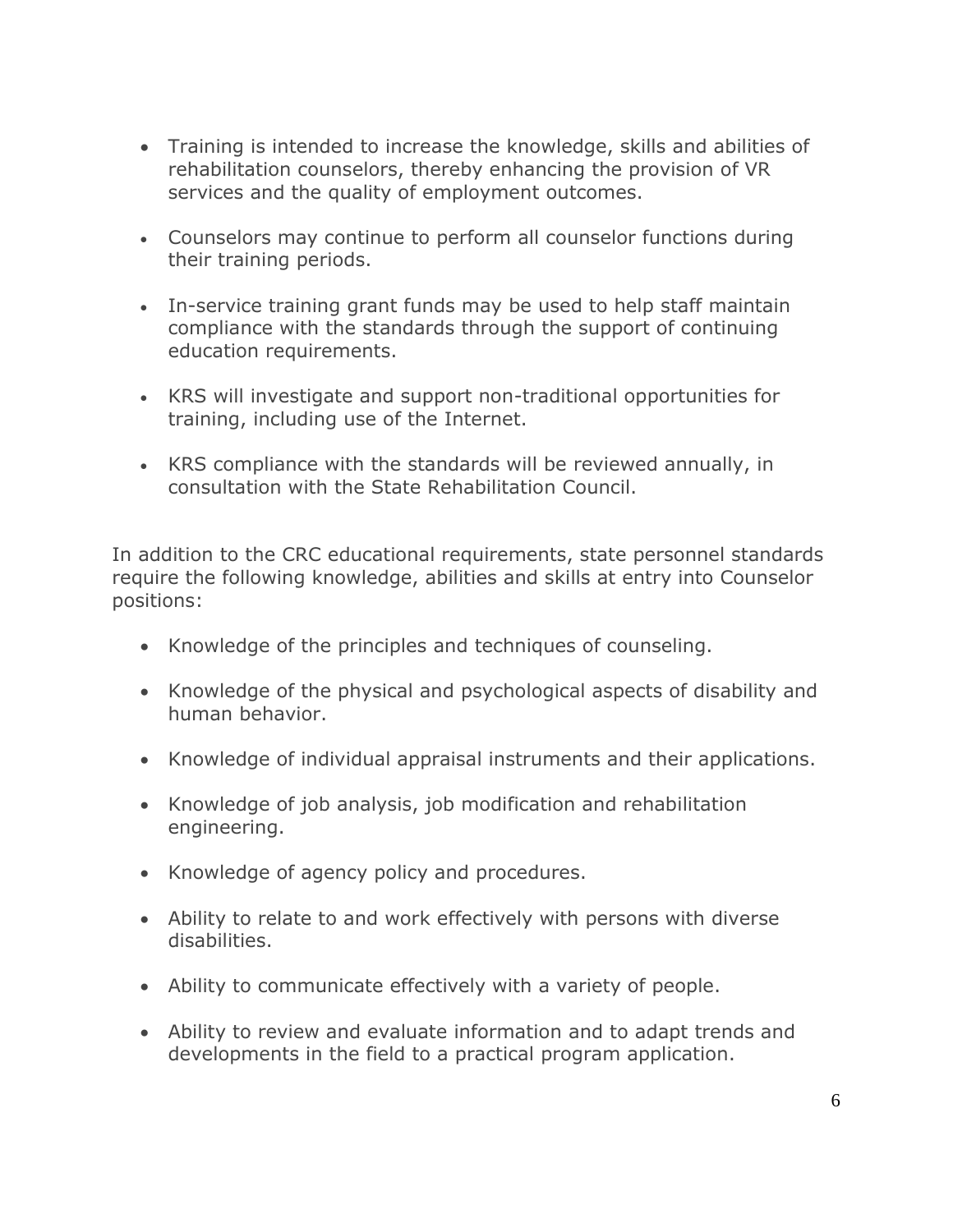- Ability to analyze medical, psychological, economic, social and academic information to formulate recommendations.
- Ability to evaluate personal and psychological characteristics, physical abilities, work background, potential capabilities and interests of the disabled individual and to interpret these in terms of their occupational significance.
- Ability to develop individual written plans for employment.
- Ability to use reference materials on disability to guide eligibility decisions and rehabilitation plan development.
- Ability to use computer technology with accommodations as needed, to complete job duties.

# *Review by the State Rehabilitation Council*

The Council periodically reviews and provides guidance on counselor qualifications and evaluations*.*

# *Staff development*

KRS will continue to develop, implement and maintain a professional development system for new and experienced staff. A priority focus area will be to address effective development and implementation of Individual Plans for Employment (IPEs). This training will incorporate best practices for consumer engagement and informed choice; understanding the purpose and intent of the VR program; linkages between eligibility, rehabilitation needs, consumer goals and priorities, and services provided; development of effective progress measures; time and caseload management techniques; and financial accountability. Other focus areas of interest continue to be cultural competence; accountable decision-making; expertise related to disability populations served (specifically persons who are blind or visually impaired, persons with Autism Spectrum Disorders, persons with mental illness, and persons with head injury); leadership development; use of comparable benefits; basic benefits counseling issues surrounding employment; and effective career counseling and guidance related to employment as the avenue to self-sufficiency.

In addition, the in-service training grant goals include the following: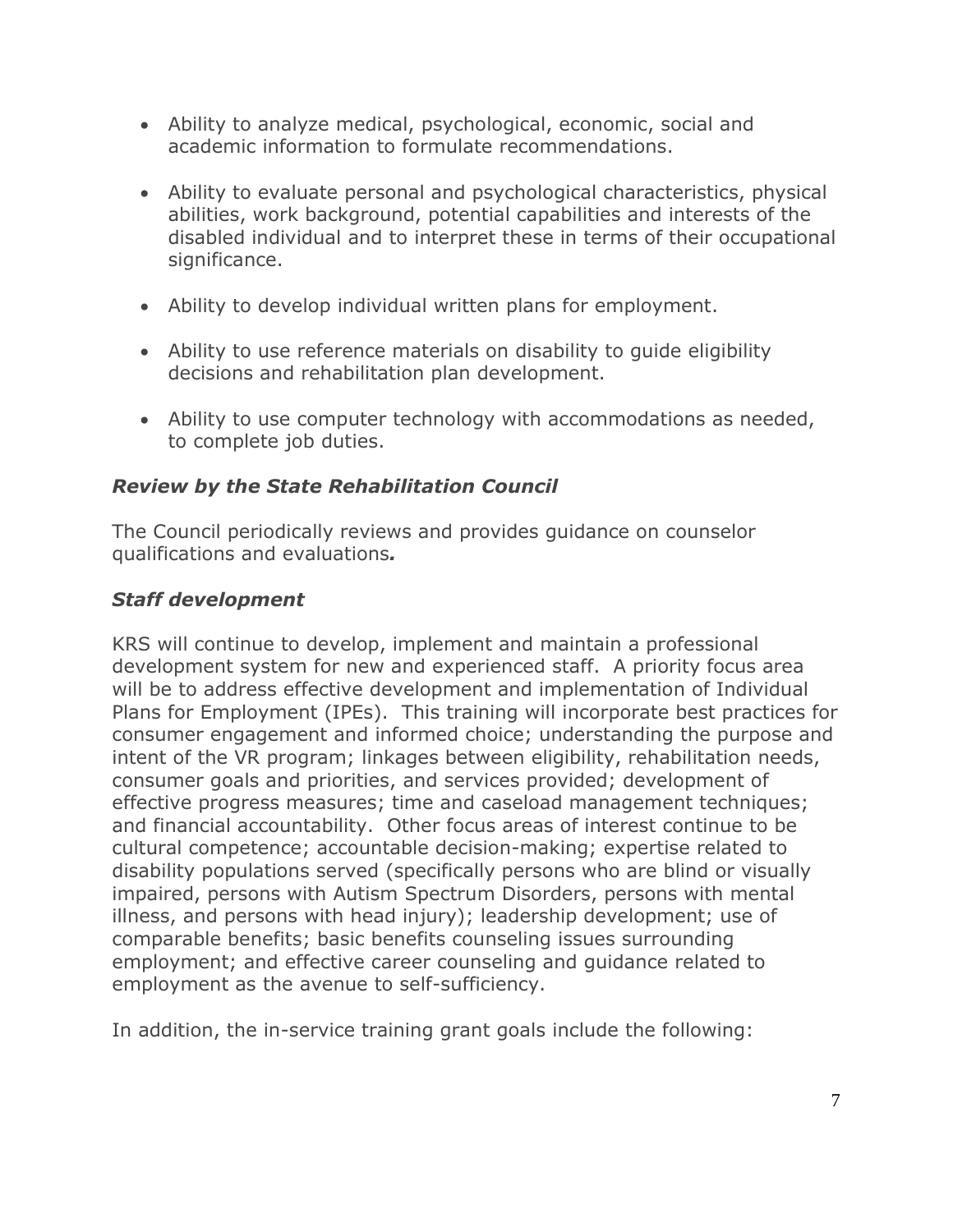- The in-service training program will support KRS efforts to comply with quality service standards, outcome expectations, federal regulations, state policy, caseload management, documentation requirements, and the corrective action plan.
- The training program will also support KRS efforts to comply with the CSPD regulatory requirements.
- Rehabilitation trends, including effective use of assistive technology, will be kept in the forefront.

As part of the planning process for the in-service training grant, KRS periodically conducts a staff training needs assessment. The assessment looks at individual, unit and agency needs. Results from the Performance Management System which measures both qualitative and quantitative indicators are also compiled as part of the training needs assessment. Input from public forums and the State Rehabilitation Council also contributes to the needs assessment for staff training and development.

## *Dissemination of information and research*

Numerous strategies assure that information about research, best practices, trends, and state agency policies and procedures are distributed to staff statewide. KRS maintains both public and internal web sites which post information on agency policies and service provider agreements. The Central Office makes reference/resource library information, including the publications of the Institute on Rehabilitation Issues, available to staff statewide. KRS has used technology, such as statewide web casts with live audio and video, to conduct staff meetings and trainings.

## *Evaluating the performance of counselors and other personnel*

Staff are evaluated annually using the process and forms prescribed by the DSA. Each staff member's position description is a primary source document for the evaluation system. The position description explains the staff member's duties and responsibilities related to the KRS mission, including the emphasis on serving people with the most significant disabilities.

In FFY 2010, KRS implemented a comprehensive Performance Management System. This system established consistent counselor performance standards related to quality and policy compliance reflected through case reviews; timeliness for eligibility and IPE development; the number of new IPEs developed; the number of consumers rehabilitated; and the